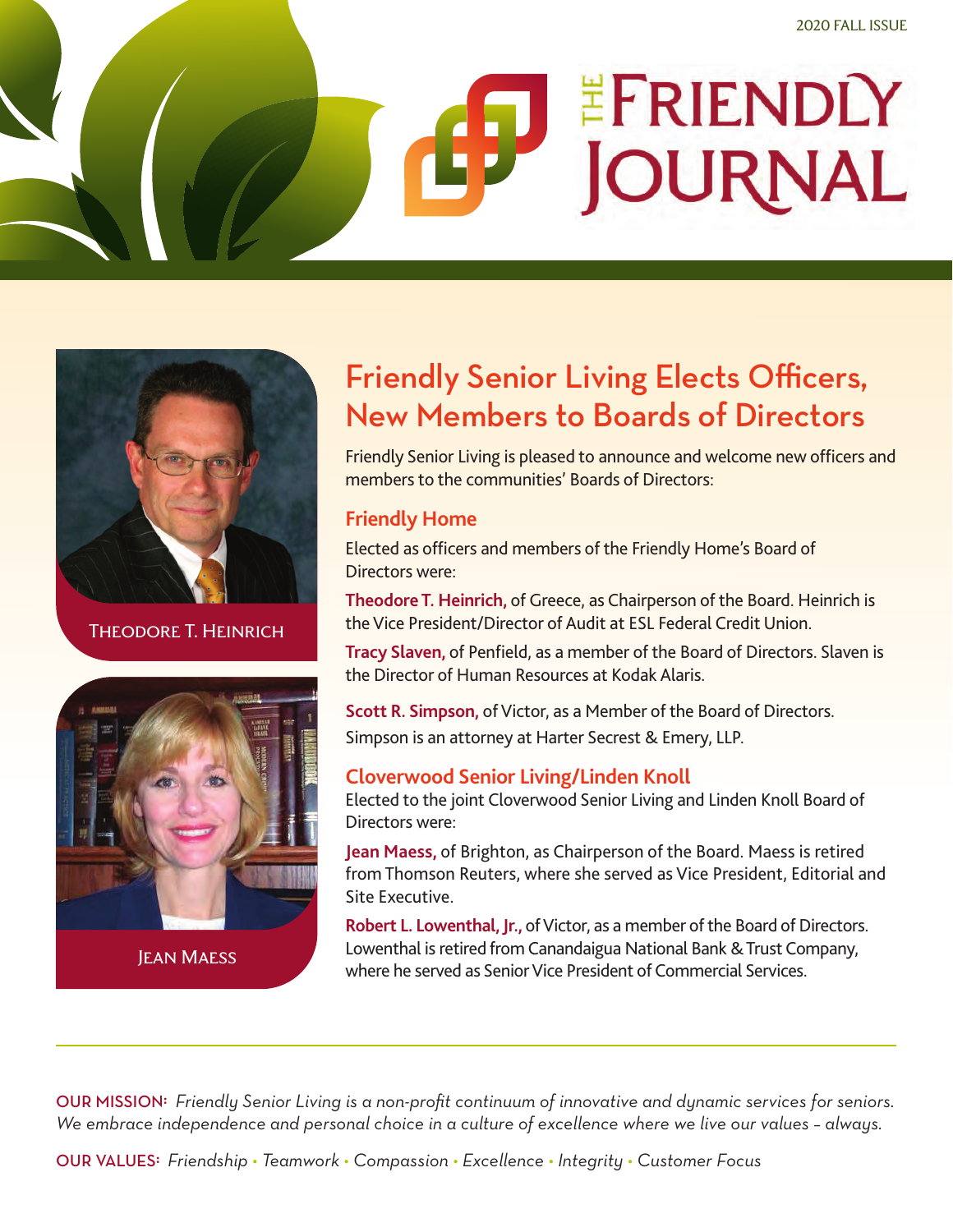

### FRIENDLY SENIOR LIVING WEBSITE WINS DIGITAL HEALTH AWARD

Friendly Senior Living's website, friendlyseniorliving.org, has been recognized as a Bronze award winner in the 22nd annual Digital Health Awards competition, which honors the world's best digital health resources. A panel of nearly 30 experts in digital health media served as judges, selecting winners in 60 categories from more than 300 entries.

"Friendly Senior Living is thrilled to be honored among the best digital health resources," says Glen Cooper, President & CEO of Friendly Senior Living. "Our website is a very valuable tool for consumers as they explore housing, services and care options for seniors. The goal is to provide consumers with the best possible online experience as part of their decision-making process."

The website features userfriendly navigation; information about Friendly Senior Living's independent living, assisted living and nursing home communities; photos; and virtual tours. The site is also mobile-responsive and ADA compliant.

# Linden Knoll Partnership Expands Medical Services to Residents

Linden Knoll residents now have the opportunity to see a geriatrician to address their health care needs, right in the comfort of their own community! A physician from the University of Rochester Medicine Geriatrics Group (URMGG), who specializes in the care of older adults, visits Linden Knoll once a week to meet with residents on-site in a relaxed and private environment.

"We were finding that transportation to doctor appointments presented a significant challenge for many of our residents; some were even missing their appointments because they didn't have a way to get there," says Michael Perrotta, VP & Administrator. "We also knew that receiving care from experts who are highly trained in managing the often complex care of older adults would be a tremendous benefit to offer. Linden Knoll's partnership with URMGG is an ideal solution."

Many Linden Knoll residents are taking full advantage of the convenience of having on-site doctor appointments. "On my first visit, I was so impressed with the geriatrics piece of it," says Pat Jones. "I felt that the doctor really understood the issues associated with aging and senior health. And though I have a car, the less I have to go out to appointments and deal with traffic and weather, the better!"

In addition to physician visits, Linden Knoll also offers laboratory services on a weekly basis. Again, having their blood drawn in a private, comfortable area right at Linden Knoll by a trained UR lab technician offers the peace of mind that comes with easy access to essential services.

### **\$ 250 OFF FIRST MONTH'S RENT**

If you would like to learn more about Linden Knoll, please call (585) 789-3701.

Private tours with safety protocols in place are also available!

You can take a virtual tour at: lindenknoll.org.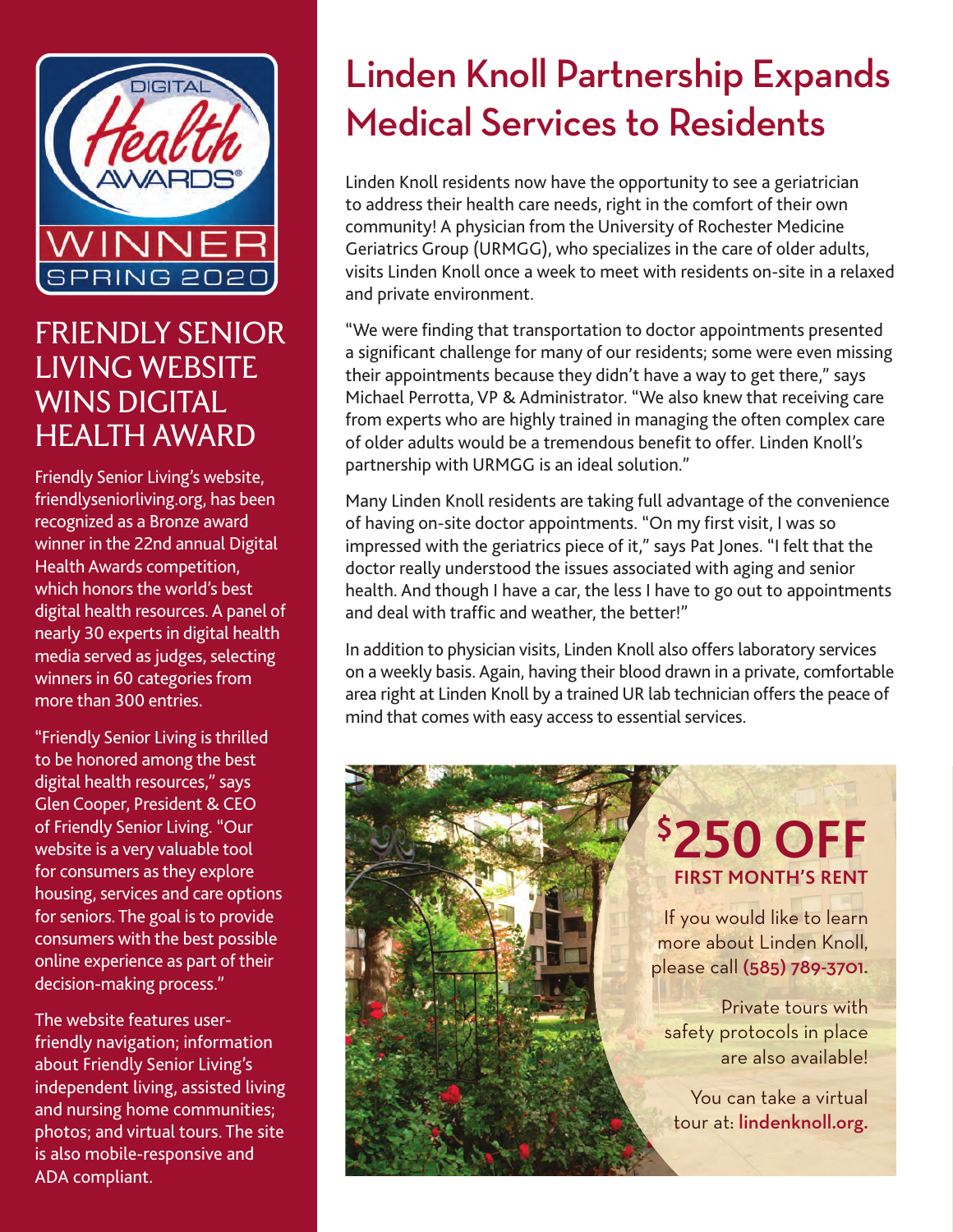



# FRIENDLY HOME VP & ADMINISTRATOR MICHAEL PERROTTA HONORED-WITH-Healthy Hero Award

We are delighted to announce that Michael Perrotta has been selected by the *Rochester Business Journal* as a 2020 Health Care Hero Award winner! This prestigious award recognizes Mike's many accomplishments and significant contributions to improving health care in the greater Rochester area. Nominated in the Management category, Mike is exceptionally deserving of this award. He and the other Health Care Hero honorees in all categories were celebrated at a virtual awards ceremony in August.

Mike's 20-year career in the health care field exhibits a deep devotion to serving older adults. In his role as the Friendly Home's Vice President & Administrator, Mike has a tremendous impact on our organization, our staff, and most importantly, those we serve. He has been instrumental in a number of important areas, including the advancement of persondirected care; achievement of the highest levels of quality recognition; implementation of a unique career training program; and the evolution of our memory care programming. "Mike's visionary leadership and dedication to successful aging are invaluable assets, and we are very fortunate to have him on Team Friendly!" says Glen Cooper, President & CEO, Friendly Senior Living. "We extend our sincere appreciation to Mike for his commitment and service, and congratulate him on this outstanding achievement."



*Many thanks to donors Phil and Anne Wehrheim! We are very grateful for their dedication to and generous support of the Friendly Home over the years.*

*Pictured here at a dedication ceremony are (from le-): Friendly Home Immediate Past Board Chairperson Geraldine Biddle Moore, Anne Wehrheim, Phil Wehrheim, and Friendly Senior Living President & CEO Glen Cooper.*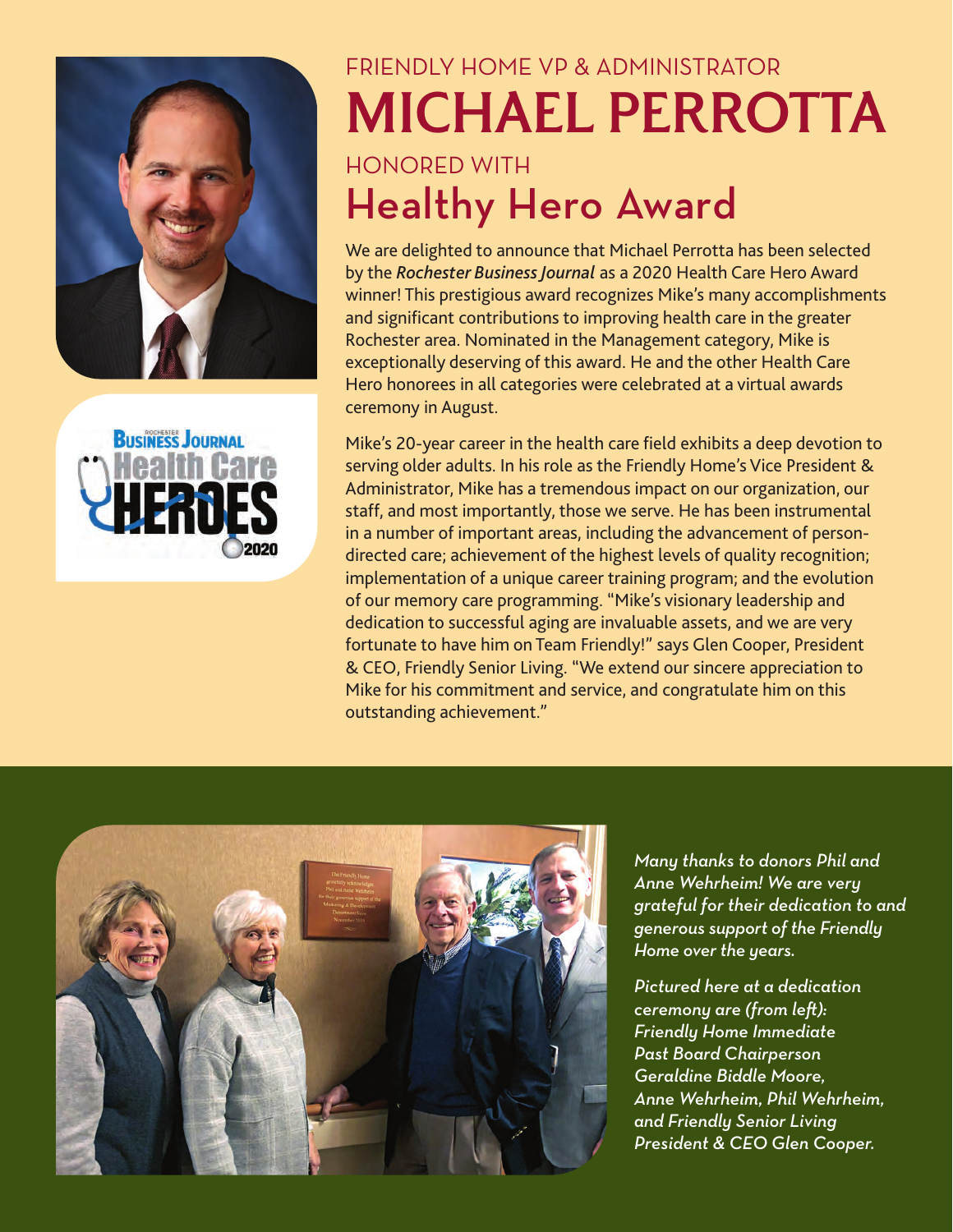

### INTRODUCING LEE PLACE AT THE FRIENDLY **HOME**

The Friendly Home's Memory Care Center has been officially renamed Lee Place! Consistent with the other neighborhoods throughout the Friendly Home, Lee Place was named in recognition of an individual who played a significant role in the organization's history.

Florence Snow Lee was the Friendly Home's first matron at its current location on East Avenue in Brighton, serving in this position for 20 years. Upon moving into the new Friendly Home in 1918, she wrote: "Time, money and much thought have been expended to make conditions as comfortable and pleasant as can be. I have been told, and I do not doubt it, that there is no Home of its kind so beautiful in all the world." Lee became a Friendly Home Member herself upon her retirement.



*At Friendly Senior Living, we couldn't be prouder of our amazing team of Super Heroes! Their team spirit, can-do aitude and loving aention to our Members, residents and patients is unmatched. Way to go, Team Friendly!*



*Thursday cocktail hour at the Friendly Home remains a Member favorite! Our Life Enrichment team visits eac<sup>h</sup>* member favorited on the search offering<br><sub>neighborhood on Thursday afternoons, offering</sub> *Members beverages and snacks to enjoy in their rooms while they listen to the sounds of our Neurologic Music Therapist via our in-house television station. Cheers!*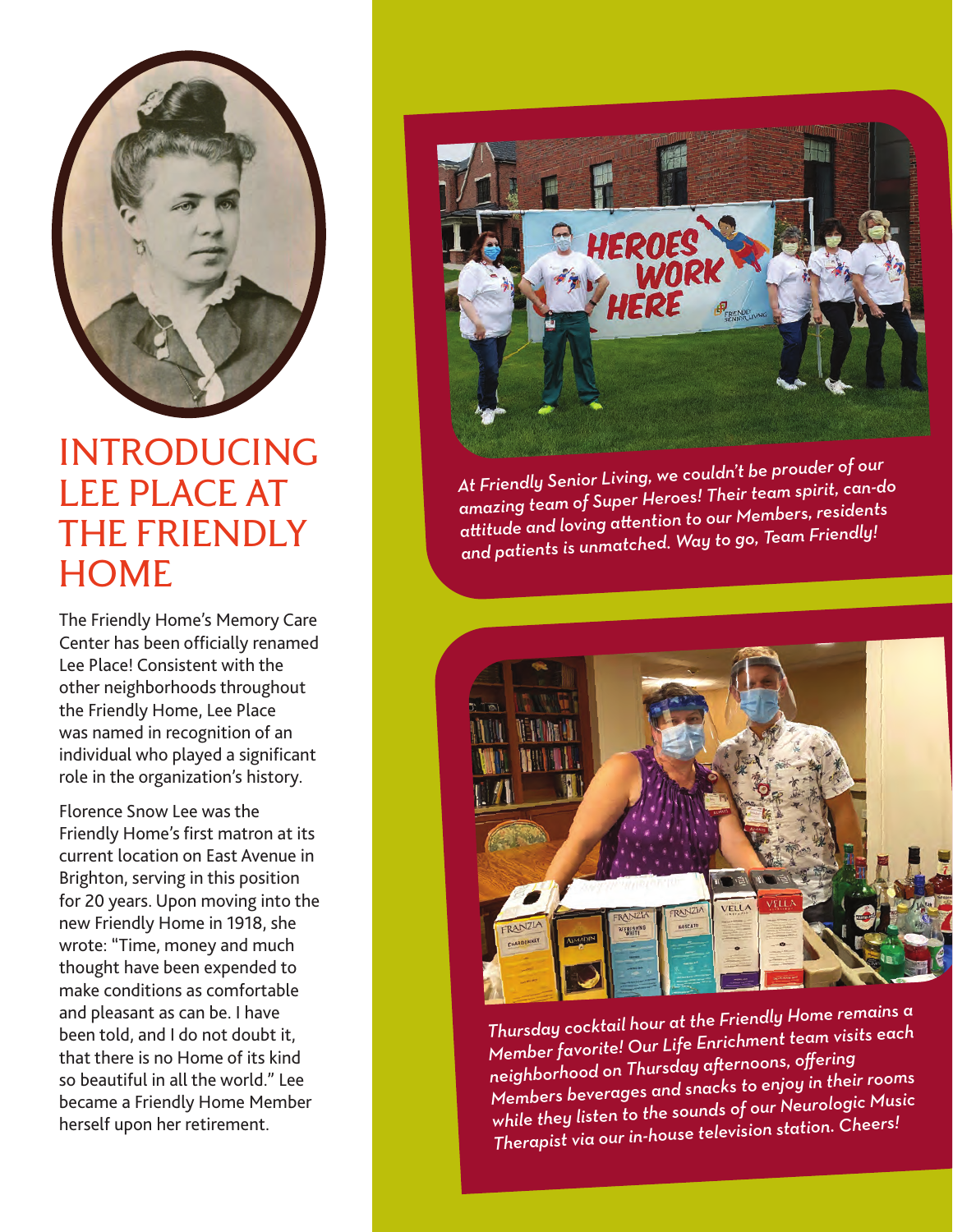### Dear Friends,

Our journey this year has presented the Friendly Home with unprecedented challenges and hardships. Yet, throughout the crisis, we are adapting to a new normal. We are facing our challenges head-on with creativity, flexibility, and innovation. We have learned new best practices. We are finding ways to bring joy to our Members every day with one-on-one visits, the gift of music, spending time outdoors, and individualized craft projects. We are connecting families with their dearly missed loved ones through window visits and Zoom chats. As always, we are committed to enhancing the lives of the older adults we are so honored to serve.

More so than ever, we need to remain focused on providing a sense of meaning, purpose and happiness to our Members through person-directed care. We need to support our staff of Healthcare Heroes, who every day go above and beyond to serve with kindness and empathy.

Please consider a gift to the Friendly Home's 2020 Annual Appeal. Your support will make a world of difference in ways we could have never imagined.

Please use the envelope inserted in this publication to make your donation. You may also contribute to the Friendly Home's 2020 Annual Appeal online by visiting our website at www.friendlyhome.org, and clicking on "Donate." We are pleased to offer our donors this easy and secure giving option. Thank you so much in advance for your generosity, and for showing that friends care always!

Sincerely,

Theodore T. Heinrich Chairperson, Board of Directors

*Because friends care always!*



*Visit Friendly Senior Living on YouTube.com to view our Healthcare Heroes video and Community Unity song!*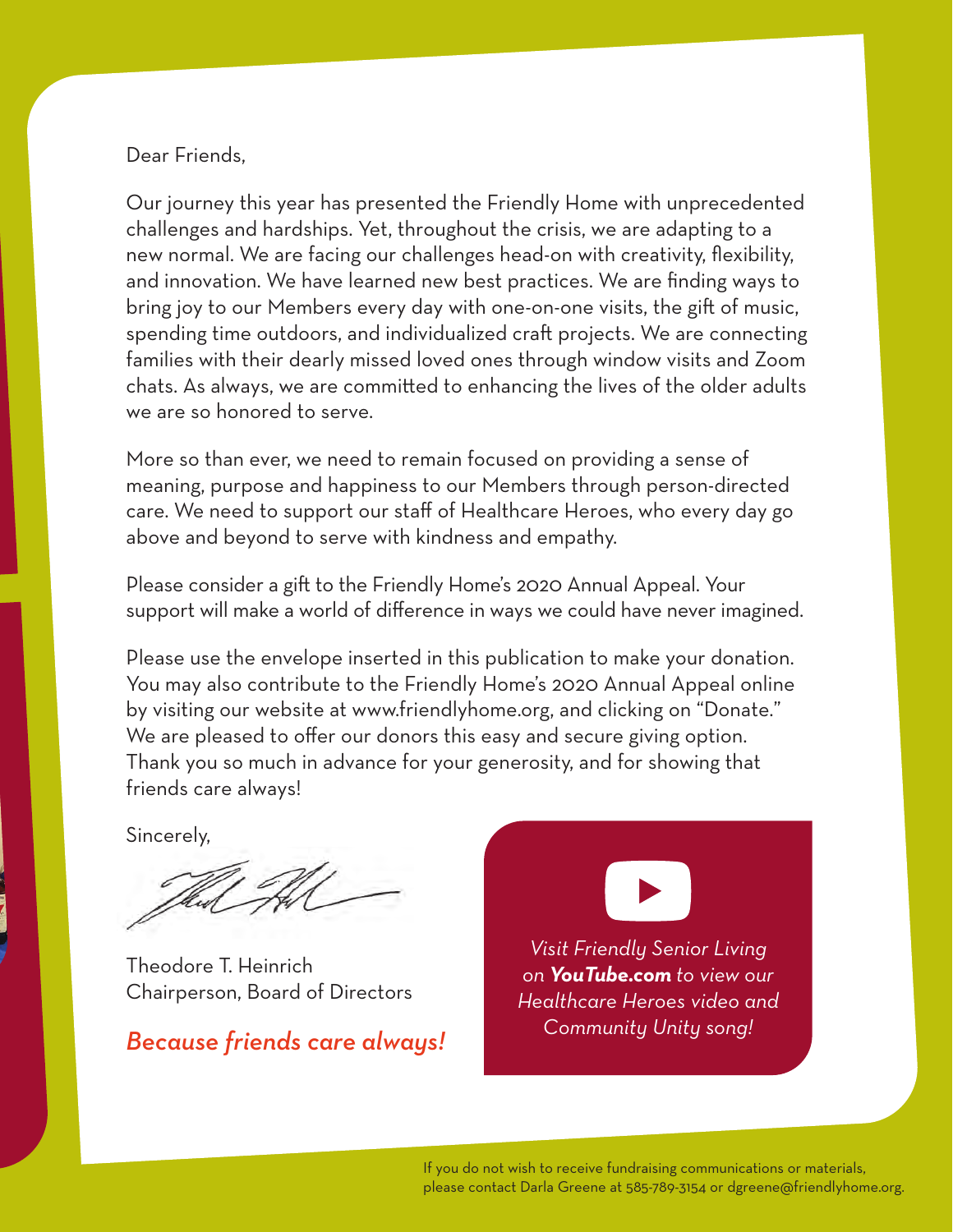## **MEMORIALS**

**The Friendly Home is most grateful to the families of Members who have chosen to designate the Home as a recipient of gifts in memoriam and to all the thoughtful donors to the Memorial and Staff Appreciation Funds from November 1, 2019 – September 30, 2020.**

**All gifts given** *In Memory of* **or** *In Honor of* **an individual through the Home's Annual Appeal will be acknowledged in our Annual Report.**

**(Individuals memorialized are indicated in red print, and in alphabetical order by last name.)**

**Gifts to our Employee Hardship Fund and COVID-19 Relief & Impact Fund will be acknowledged in the Winter Journal.**

Mr. Clive D. Barnsbee Ms. Rita Clement Ms. Mary Paille Dr. and Mrs. David J. States Mrs. Mary Ellen Urzetta

### *In Memory of Frank Allenza*

Ms. Lori Friedman Mr. and Mrs. Roger Smithgall Mr. and Mrs. Larry Verstraete Mr. and Mrs. William F. Werner

### *In Memory of Paul Belanger* American Filtration

### *In Memory of Theresa Blind*

Mrs. Janice McCutchan and Mrs. Nancy Winans L3 Harris Technologies Mrs. Audrey MacCallum Mr. and Mrs. Joseph Marino Mr. and Mrs. Donald D. Tosti Mr. and Mrs. Bruce Vassallo Mr. and Mrs. Robert A. Walton

#### *In Memory of Mary Bordynski*

Mr. and Mrs. Paul C. Burns Mr. and Mrs. Thomas Colao R.W. Dake Construction

*In Memory of Nancy Boss* Mr. and Mrs. David J. Parkes

### STAFF APPRECIATION FUND

A D Longwell Builders, LLC Allen and Joyce Boucher Advised Fund at the RACF Ms. Patrice Caito Mrs. Jane Cordaro Ms. Lauren D. Frank and Ms. Annette H. Miller Ms. Rachel A. Graber and Mr. Mark E. Hahn Ms. Dianne Hider Mrs. Roxanne Klein Mrs. Grace Merrill Ms. Lisa Moosbrugger Ms. Maxine V. Muller Ms. Sarah Orgass Mr. and Mrs. William Stevenson Ms. Jeanne M. Young

*In Appreciation of the Aides on Porter Place*  Ms. Michele Miller

*In Appreciation of Maria Cseri*  Mrs. Monica Ryser-Cseri

*In Appreciation of Eunice Goldman's Caregivers*  Mr. Robert Goldman

*In Appreciation of Lindsay Place Staff*  Mrs. Carol Gray

*In Appreciation of Morgan Place Staff*  Mrs. Elaine Carpin Mr. and Mrs. Edward Fess

*In Appreciation of Selden Place Staff*  Dr. Pamela Hufnagel *In Honor of Tanya M. Arena*  Mr. B. Andrew Dutcher and Ms. Margaret A. Scott

*In Honor of Margaret Bolger*  Ms. Deirdre B. Jarman

*In Honor of Philomena Colucci*  Ms. Barbara and Ms. Christine Colucci

*In Honor of the Friendly Home and Linden Knoll Staff*  Mr. and Mrs. LeRoy Welkley

and the Welkley Family

*In Memory of Nancy Boss*  Mr. and Mrs. Brian Anauo Mr. and Mrs. Robert R. Anderson Mr. and Mrs. Norm J. Bartz Ms. Sandra S. Brown Ms. Linda A. Camp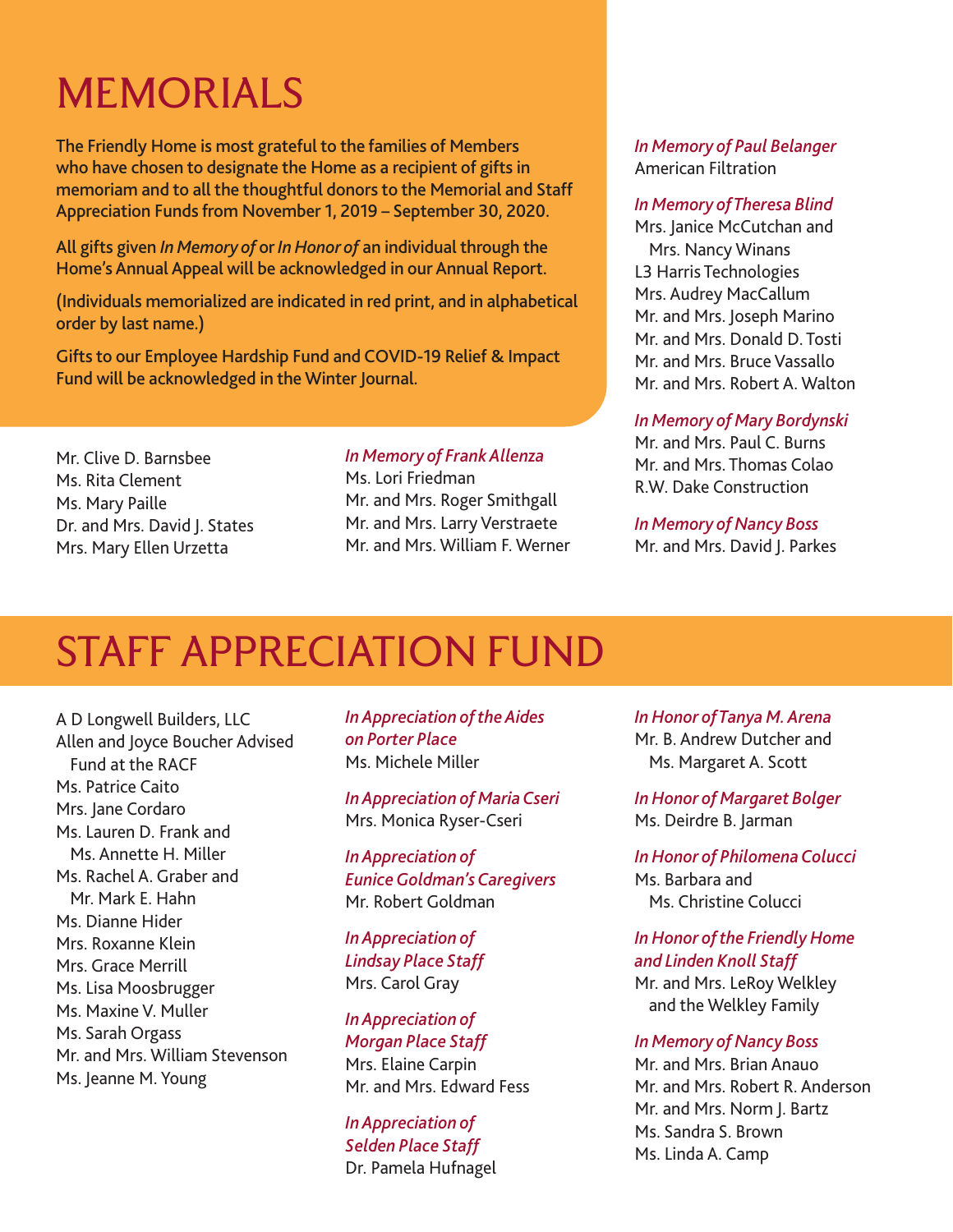### *In Memory of Samuel Brundage* Mrs. Benjamin Kaplan

### *In Memory of Dennis Carpin*

Mr. and Mrs. Eugene R. Bruner Ms. Ann Carr Mackey Mr. and Mrs. Richard E. Clouser Mr. and Mrs. Gary Fish Ms. Bonnie Fox Mrs. Lisa Gudavich Mr. and Mrs. William A. Henion Mr. and Mrs. Michael I. Holmes Mr. and Mrs. Richard Mengel Mr. and Mrs. Michael L. Schneier Ms. Jennifer Speicher

#### *In Memory of Ellen Finn*

Mr. and Mrs. Tom Biedenbach Mr. and Mrs. George P. Klee Kendra and Roger Tuttle

#### *In Memory of Eunice Goldman*

Dr. Robert Epstein Ms. Esther A. Miller Ms. Linda Miller Mr. and Mrs. Michael Palmer Mr. and Mrs. Alan Roth Ms. Jacqueline Smith

#### *In Memory of Gladys Killian* Mr. and Mrs. Michael J. Blundell

*In Memory of Richard L. Kitchen* Calvary Automation Systems

### *In Memory of Mary (Yvette) Mularz*

Ms. Katherine H. Crumley Mr. and Mrs. Bernard Ernst Ms. Karen Genett Mr. and Mrs. Frank P. Geraci, Jr. Ms. Jennifer Hutchins Mr. and Mrs. Mitchel Ross Ms. Dianne Wake

### *In Memory of Marcia Roach*

Mr. Douglas E. Ulrich, Esq.

*In Memory of Florence Santucci* Mr. Donald Kier Ms. Rose I. Vincent

### *In Memory of Mary A. Steele*

Mr. Ronald Stella/ Your Journey Group Mr. and Mrs. Charles Vanbuskirk

### *In Memory of Barbara Stone*

Mrs. Elaine Carpin Ms. Joan Hutton-Steward Mr. and Mrs. Jeffrey Kettlehone Ms. Kathy J. Monrad

Ms. Karen Cecchini Mr. and Mrs. Joseph Clement, III Mr. and Mrs. Donald F. Coon Mr. and Mrs. Thomas M. Edwards Mr. and Mrs. Matthew H. Fronk Mr. and Mrs. Robert Hardie Mr. and Mrs. Jeffrey Huber Ms. Arlene M. Kilian Mr. and Mrs. Jon B. McNally Ms. Debra L. Kirsch and Mr. Randall S. Merlau Mr. and Mrs. Jerry L. Miller Mr. Brian L. Norton Mr. and Mrs. David Norton O'Connell Electric Co. Mr. and Mrs. Christopher Olek Ms. Sharon J. Potter Ms. Sara A. Rich Ms. Louise M. Schiltz Ms. Elizabeth J. Smith

Ms. Joan D. Smith Mr. and Mrs. Michael W. Trauscht Mr. and Mrs. Bruce Vassallo

#### *In Memory of Dennis Carpin*

Mrs. Elaine Carpin Mrs. JoAnne McNamara

*In Memory of Jean P. Gallus*  Mr. and Mrs. John Liebschutz

*In Memory of Eunice Goldman*  Mr. and Mrs. Richard Michaels

### *In Memory of Gail Grierson*

Ms. Helen I. Arnold Mr. Keith Grierson Mr. Kevin D. Long Mr. and Mrs. Albert Melita Mr. and Mrs. Raymond Smith Mr. and Mrs. Stephen J. Snyder *In Memory of Gladys Killian*  Miss Marsha Alent

### *In Memory of Mary (Yvette) Mularz*

Mr. and Mrs. LeRoy Welkley and the Welkley Family

*In Memory of Theresa Sigler*  Coburn Ventures

*In Memory of Barbara Stone*  Mr. and Mrs. William A. Henion

#### *In Memory of Ted Vangellow*

Ann H. Stevens and William J. Shattuck at the RACF